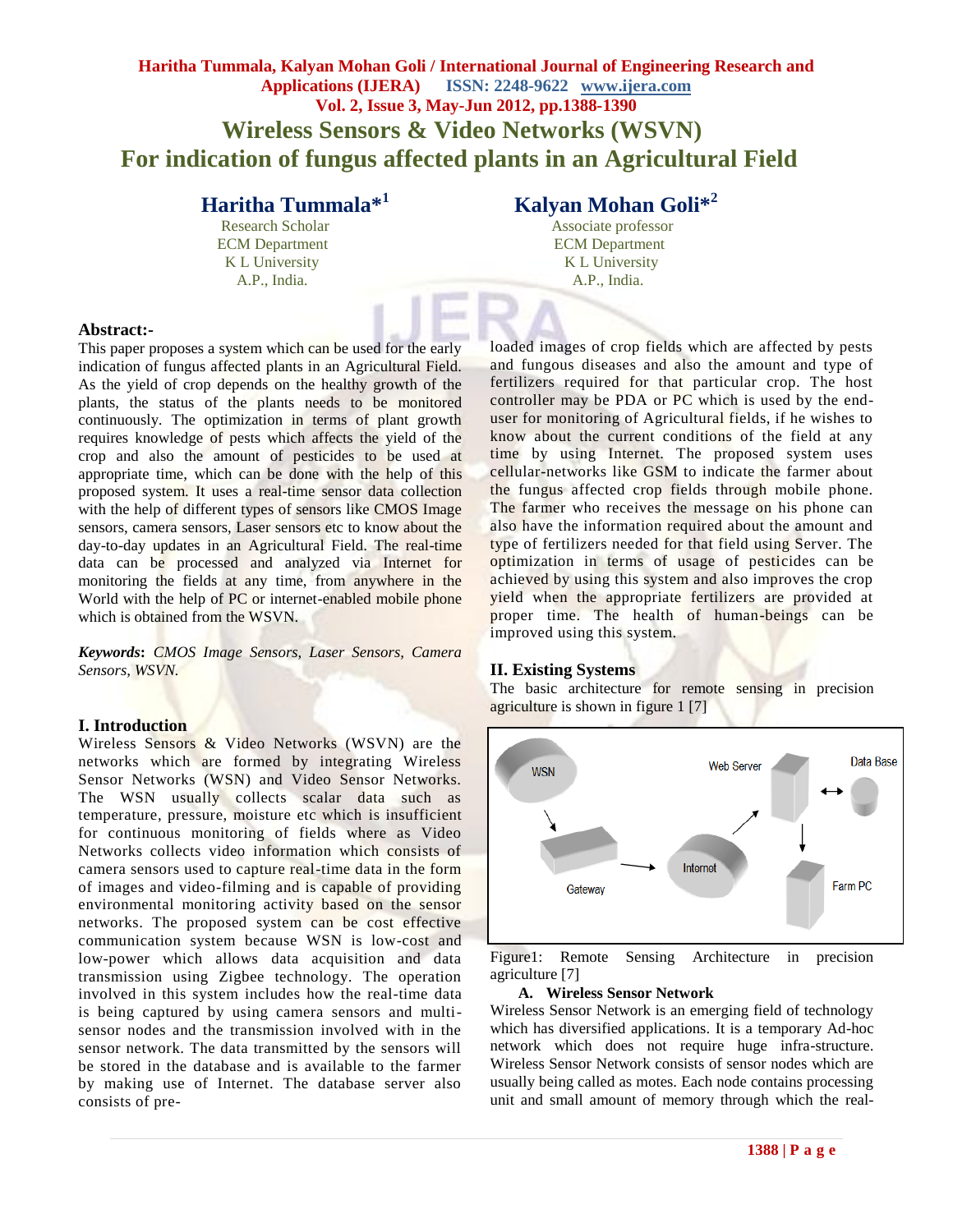# **Haritha Tummala, Kalyan Mohan Goli / International Journal of Engineering Research and Applications (IJERA) ISSN: 2248-9622 www.ijera.com**

**Vol. 2, Issue 3, May-Jun 2012, pp.1388-1390**

time data can be obtained from the surrounding environments. In WSN, each node is capable of forwarding data to other nodes which are connected using wireless links [6].



Figure2: Schematic View of WSN architecture [1]

#### B. Video sensor network

Video sensor network is a distributed sensor network formed by a group of video sensor nodes that have computing, storage and communication capacity.

 Video-surveillance in agricultural plots helps the farmers to protect their crops and farm equipment from intruders [9]. Security tasks include intrusion detection and identification. In addition, video surveillance systems may also be used for other functionalities than protection, developing other applications, such as the monitoring of the agricultural process, verification of personnel access or best-practices control, and employees' safety at work [4].

In recent years, the IEEE 802.15.4 standard services form the so called Zigbee system, has been accepted as the defacto standard for the commercial wireless sensor networks technology. This standard is also denoted as Low-Rate Wireless Personal Area Networks (LR-WPAN) [10]. In the agriculture context, wireless technologies such as Wi-Fi and Bluetooth penalize energy consumption, becoming a major drawback when transmitting images or video sequences, as required by an identification system. However, the low-cost, low-power consumption and similar communication range distances offered by IEEE 802.15.4 technology in comparison with blue-tooth, makes it suitable to be applied to precision agriculture [8].

 The integration of video surveillance operation along with monitoring data using IEEE 802.25.4 network and different stand-alone sensors placed between end-to-end and gateway. A cluster tree topology can be used in the IEEE 802.15.4. [3]



Figure3: Flexi-WVSNP hardware architecture block diagram. [2]

#### **III. Proposed System**

The proposed system for integrating wireless- sensor and video sensor networks for the remote monitoring of agricultural fields can be made useful to the farmers to know about the current conditions and can also have an alert to the mobile phone for the indication of fungus when affected through GSM. The system representation of the proposed WSVN is shown in the Figure 4.



Figure 4: System representation of WSVN

The proposed system of WSVN can be divided into the following sub-systems:- 1.Data collection subsystem 2.Data processing subsystem and 3.Data retrieval system.

A. Data-collection subsystem

The data-collection subsystem consists of components like multi-sensor nodes which are capable of sensing environmental conditions in an agricultural field like temperature, humidity, pressure etc, CMOS Image sensor nodes which are capable of collecting images at pre-defined